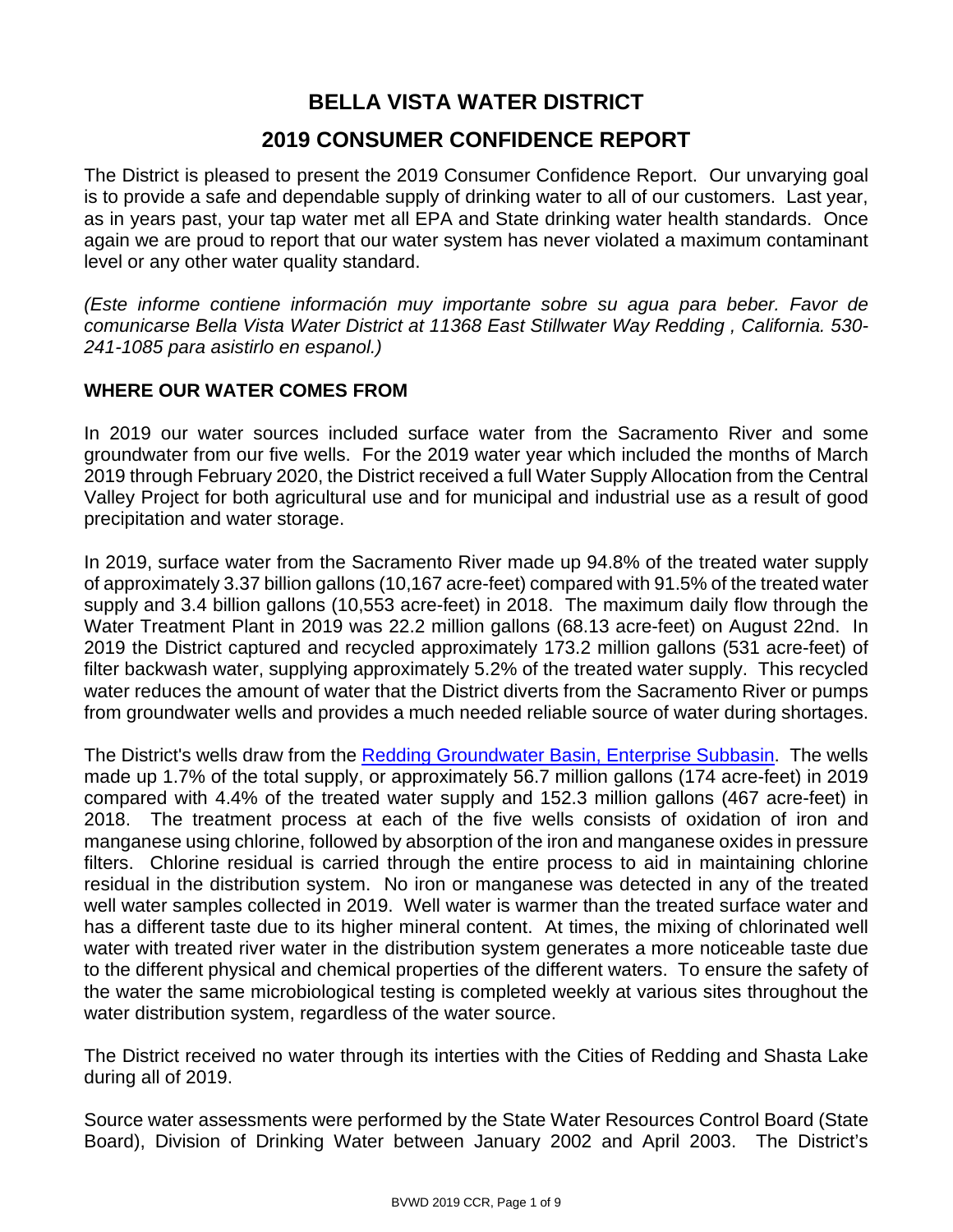Sacramento River source is considered most vulnerable to the following activities associated with contaminants detected in the water supply: (1) metal plating/finishing/ fabricating, (2) wood/pulp/paper processing and mills, and (3) drinking water treatment plants. The source is considered most vulnerable to the following activities not associated with any detected contaminants: (1) concentrated aquatic animal production facilities, (2) historic waste dumps/landfills, (3) landfills/dumps, (4) historic mining operations, and (5) wastewater treatment plants and disposal facilities (above Shasta Dam). The District's well sources are considered most vulnerable to the following activities not associated with any detected contaminants: (1) lumber processing and manufacturing; (2) septic systems - low density; (3) sewer collection systems; (4) historic waste dumps/landfills; (5) automobile - gas stations; and (6) utility stations - maintenance areas.

A copy of the complete assessment may be viewed at Bella Vista Water District, 11368 E. Stillwater Way, Redding, CA 96003. You may request a summary of the assessment be sent to you by contacting our office at [info@bvwd.org](mailto:info@bvwd.org) or (530) 241-1085, ext. 105.

In 1989 the Federal Surface Water Treatment Rule set forth specific regulations requiring proper treatment of surface waters, as well as specific license requirements for water treatment operators. Although the regulations have changed dramatically, the overall process has not. Currently the District's staff includes 12 individuals with state certification as water treatment operators and 16 with certification as water distribution operators (including 12 individuals with certification as both) who contribute to the operation and maintenance of the District's facilities 365 days per year.

### **CONTAMINANTS IN WATER**

The sources of drinking water (both tap water and bottled water) include rivers, lakes, streams, ponds, reservoirs, springs, and wells. As water travels over the surface of the land or through the ground, it dissolves naturally occurring minerals, and in some cases radioactive material and can pick up substances resulting from the presence of animals or from human activity. Contaminants that may be present in source water include:

- Microbial contaminants, such as viruses and bacteria that may come from sewage treatment plants, septic systems, agricultural livestock operations, and wildlife.
- Inorganic contaminants, such as salts and metals, that can be naturally-occurring or result from urban storm water runoff, industrial or domestic wastewater discharges, oil and gas production, mining, or farming.
- Pesticides and herbicides that may come from a variety of sources such as agriculture, urban storm water runoff, and residential uses.
- Organic chemical contaminants, including synthetic and volatile organic chemicals that are by-products of industrial processes and petroleum production, and can also come from gas stations, urban storm water runoff, agricultural application, and septic systems.
- Radioactive contaminants that can be naturally-occurring or be the result of oil and gas production and mining activities.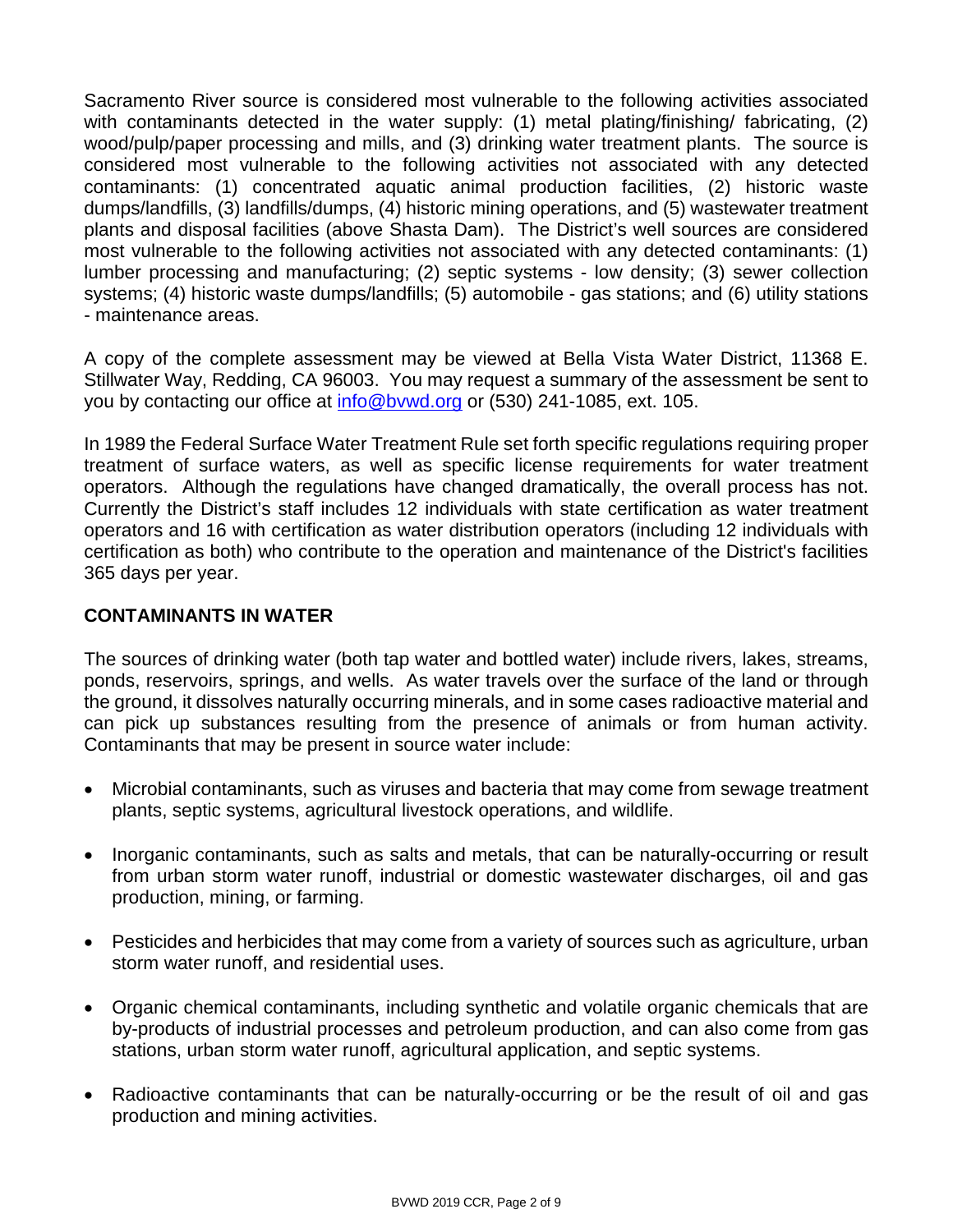### **STATE AND FEDERAL REGULATIONS**

In order to ensure that tap water is safe to drink, the U.S. Environmental Protection Agency (USEPA) and the State Water Resources Control Board (State Board) prescribe regulations that limit the amount of certain contaminants in water provided by public water systems. The U.S. Food and Drug Administration regulations and California law also establish limits for contaminants in bottled water that provide the same protection for public health. Additional information on bottled water is available on the California Department of Public Health website *[\(https://www.cdph.ca.gov/programs/CEH/DFDCS/Pages/FDBPrograms/FoodSafetyProgram/Water.aspx\)](https://www.cdph.ca.gov/programs/CEH/DFDCS/Pages/FDBPrograms/FoodSafetyProgram/Water.aspx).*

The tables in this report list all of the drinking water contaminants that were detected during the most recent sampling for the constituent. The State Board allows us to monitor for certain contaminants less than once per year because the concentrations of these contaminants are not expected to vary significantly from year to year. Some of the data, though representative of our water quality, are more than one year old.

Drinking water, including bottled water, may reasonably be expected to contain at least small amounts of some contaminants. The presence of contaminants does not necessarily indicate that the water poses a health risk. More information about contaminants and potential health effects can be obtained by calling the USEPA's Safe Drinking Water Hotline at 1-800-426-4791.

### **A NOTE TO THE IMMUNO-COMPROMISED FROM THE UNITED STATES EPA**

Some people may be more vulnerable to contaminants in drinking water than the general population. Immuno-compromised persons such as persons with cancer undergoing chemotherapy, persons who have undergone organ transplants, people with HIV/AIDS or other immune system disorders, some elderly and infants can be particularly at risk from infections. These people should seek advice about drinking water from their health care providers. USEPA/Center for Disease Control (CDC) guidelines on appropriate means to lessen the risk of infection by *Cryptosporidium* and other microbial contaminants are available from the Safe Drinking Water Hotline (1-800-426-4791).

#### **REGARDING LEAD IN DRINKING WATER**

If present, elevated levels of lead can cause serious health problems, especially for pregnant women and young children. Lead in drinking water is primarily from materials and components associated with service lines and home plumbing. Bella Vista Water District is responsible for providing high quality drinking water, but cannot control the variety of materials used in plumbing components. When your water has been sitting for several hours, you can minimize the potential for lead exposure by flushing your tap for 30 seconds to 2 minutes before using water for drinking or cooking. If you do so, you may wish to collect the flushed water and reuse it for another beneficial purpose, such as watering plants. If you are concerned about lead in your water, you may wish to have your water tested. Information on lead in drinking water, testing methods, and steps you can take to minimize exposure is available from the Safe Drinking Water Hotline or at [http://www.epa.gov/lead.](http://www.epa.gov/lead)

#### **ARSENIC IN THE DISTRICT'S WATER**

Analysis of the District's surface and well waters has shown that it contains low levels of arsenic (less than 10 parts per billion). The arsenic standard balances the current understanding of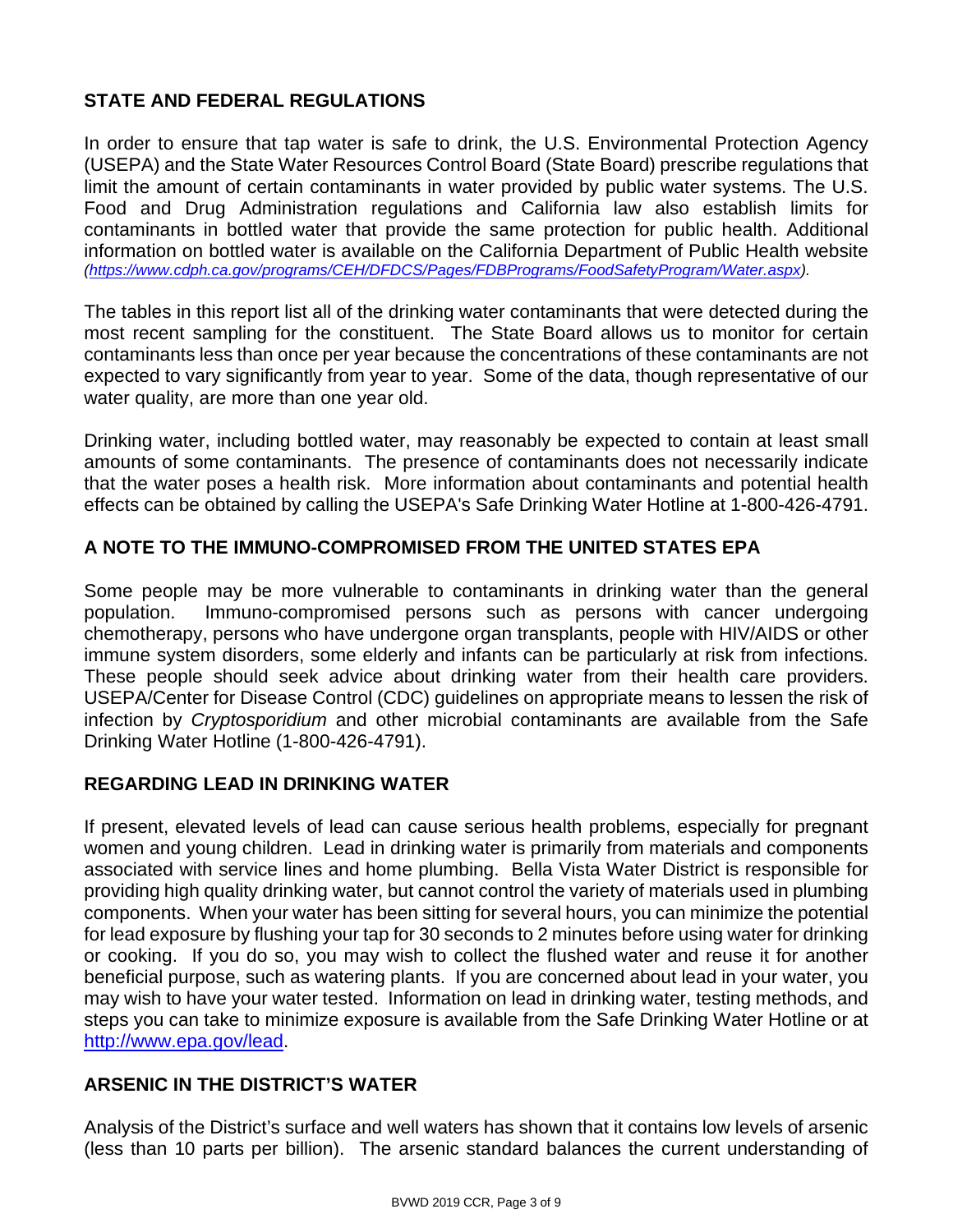arsenic's possible health effects against the costs of removing arsenic from drinking water. The U.S. Environmental Protection Agency continues to research the health effects of low levels of arsenic, which is a mineral known to cause cancer in humans at high concentrations and is linked to other health effects such as skin damage and circulatory problems.

### **ABOUT THE WATER QUALITY TABLES**

Bella Vista Water District routinely monitors for constituents in your drinking water according to federal and state laws. The tables in this report show the results of our monitoring for the period through December 31, 2019. Where contaminants are monitored less than once per year, the values included in the report tables represent the results of the most recent analyses. In this table you will find many terms and abbreviations you might not be familiar with. To help you better understand these terms, the following definitions are provided:

*Non-Detects (ND)* - laboratory analysis indicates that the constituent is not detectable at current testing limits.

*Parts per million (ppm) or Milligrams per liter (mg/L)* - one part per million corresponds to one minute in 1.9 years or a single penny in \$10,000.

*Parts per billion (ppb) or Micrograms per liter (μg/L)* - one part per billion corresponds to one minute in 1,900 years, or a single penny in \$10,000,000.

*Picocuries per liter (pCi/L)* - picocuries per liter is a measure of the radioactivity in water.

*Microsiemens per centimeter (* $\mu$ *S/cm)* is a unit for reporting the specific electrical conductance of the water.

*Nephelometric Turbidity Unit (NTU)* - nephelometric turbidity unit is a measure of the clarity of water. Turbidity (measured in NTU) is a measurement of the cloudiness of water and is a good indicator of water quality and filtration performance. Turbidity results which meet performance standards are considered to be in compliance with filtration requirements. Turbidity in excess of 5 NTU is just noticeable to the average person.

*Maximum Contaminant Level (MCL)* – The highest level of a contaminant that is allowed in drinking water. Primary MCLs are set as close to the PHGs (or MCLGs) as is economically and technologically feasible. Secondary MCLs are set to protect the odor, taste, and appearance of drinking water.

*Maximum Contaminant Level Goal (MCLG)* - The level of a contaminant in drinking water below which there is no known or expected risk to health. MCLGs are set by the U.S. Environmental Protection Agency (USEPA).

*Maximum Residual Disinfectant Level (MRDL)* - The highest level of a disinfectant allowed in drinking water. There is convincing evidence that addition of a disinfectant is necessary for control of microbial contaminants.

*Maximum Residual Disinfectant Level Goal (MRDLG)* - The level of a drinking water disinfectant below which there is no known or expected risk to health. MRDLGs do not reflect the benefits of the use of disinfectants to control microbial contaminants.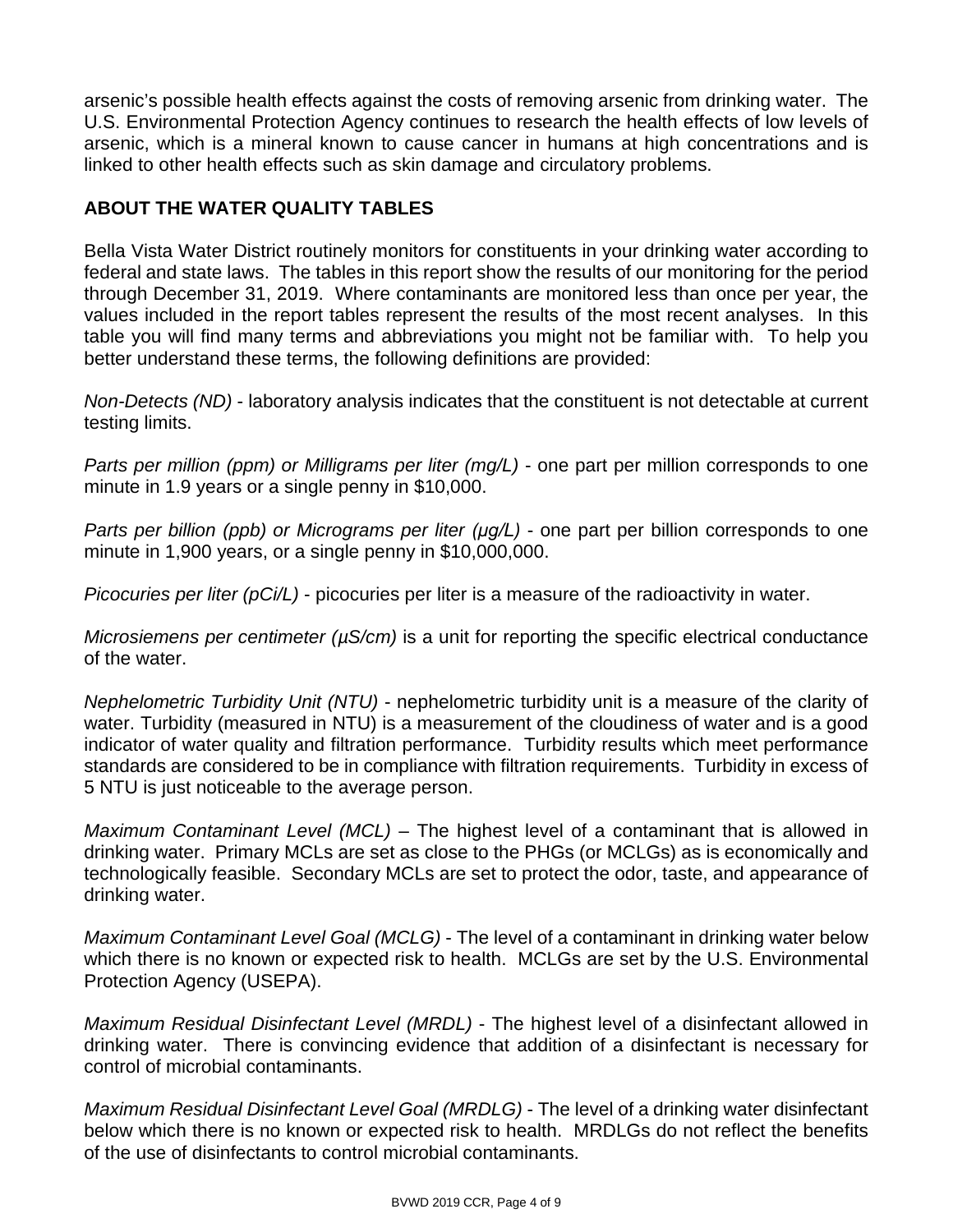*Public Health Goal (PHG)* B The level of a contaminant in drinking water below which there is no known or expected risk to health. PHGs are set by the California Environmental Protection Agency.

*Primary Drinking Water Standards (PDWS)* - MCLs and MRDLs for contaminants that affect health along with their monitoring and reporting requirements, and water treatment requirements.

*Regulatory Action Level (AL)* - the concentration of a contaminant which, if exceeded, triggers treatment or other requirements that a water system must follow.

*Treatment Technique (TT)* - A required process intended to reduce the level of a contaminant in drinking water.

# **2019 RESULTS OF WATER QUALITY ANALYSES**

| <b>Results of Sampling for Microbial Contamination</b>                                      |                                                                                                                             |                       |          |                                           |                                               |  |
|---------------------------------------------------------------------------------------------|-----------------------------------------------------------------------------------------------------------------------------|-----------------------|----------|-------------------------------------------|-----------------------------------------------|--|
|                                                                                             |                                                                                                                             | Unit of<br><b>PHG</b> |          |                                           | <b>Highest Number of</b><br><b>Detections</b> |  |
| <b>Contaminant</b>                                                                          | <b>MCL</b>                                                                                                                  | <b>Measurement</b>    | (MCLG)   | <b>Treated</b><br><b>Surface</b><br>Water | <b>Treated</b><br>Well<br>Water               |  |
| 1. Total Coliform Bacteria<br>(Total Coliform Rule)                                         | Presence of coliform bacteria<br>in no more than one sample<br>per month                                                    | presence/<br>absence  | $\Omega$ | <b>None</b>                               | None                                          |  |
| 2. Fecal coliform and E.coli<br>(Total Coliform Rule)                                       | A routine sample and repeat<br>sample are total coliform<br>positive, and one is also fecal<br>coliform or E. coli positive | presence/<br>absence  | $\Omega$ | <b>None</b>                               | None                                          |  |
| 3. Fecal Indicators ( <i>E.coli</i> ,<br>enterococci or coliphage)<br>(Total Coliform Rule) | <b>Treatment Technique</b>                                                                                                  | n/a                   | n/a      | <b>None</b>                               | None                                          |  |

Note: BVWD analyzes a minimum of 5 water samples per week throughout the year in the water distribution system for coliform bacteria. A total of 260 coliform bacteria monitoring samples were taken during calendar year 2019.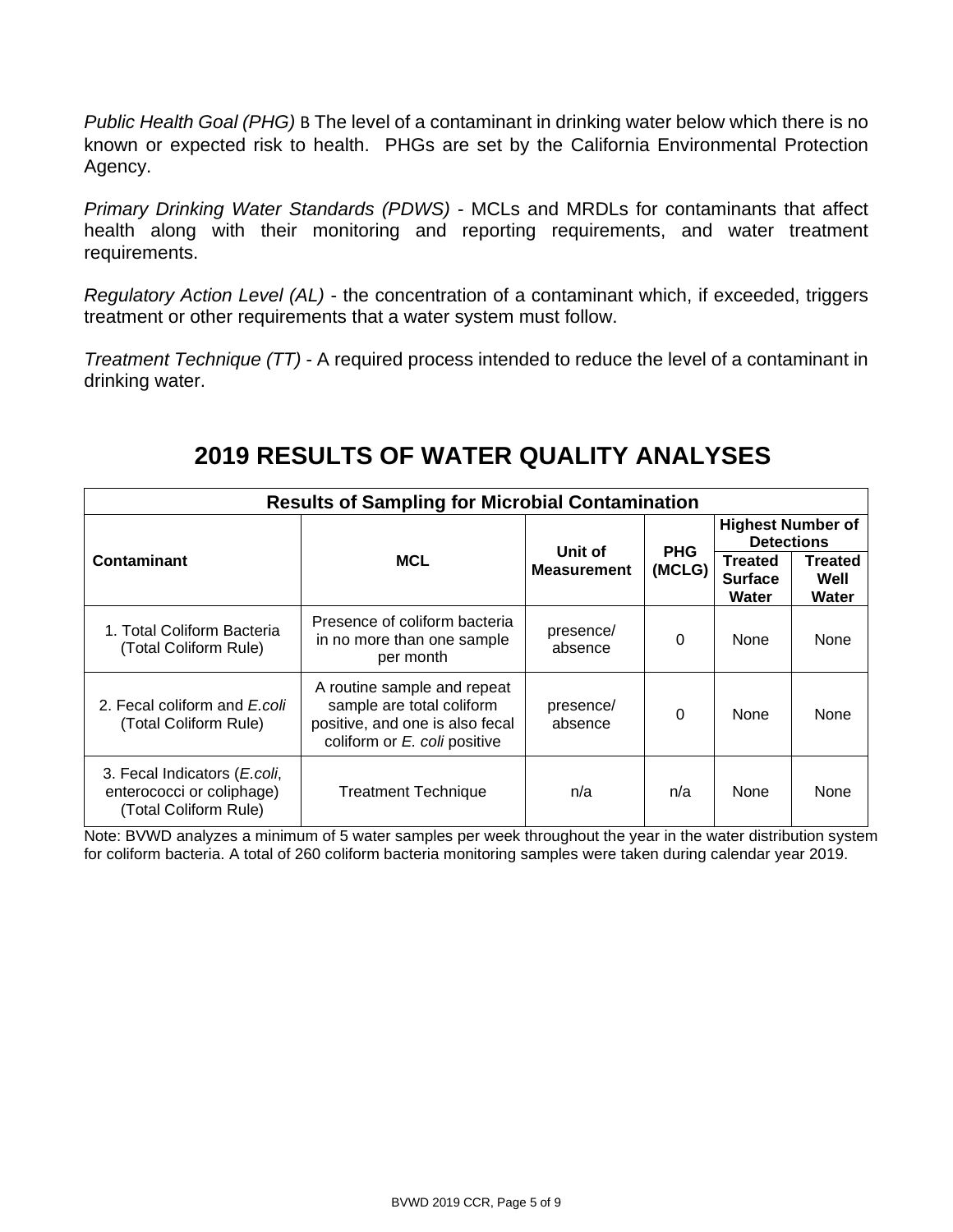# **2019 RESULTS OF WATER QUALITY ANALYSES (continued)**

|                                                                                                                                                             | <b>Sampling Results Showing Treatment of Surface Water Source (Sacramento River)</b> |                                                                                      |                                         |                              |                   |  |  |
|-------------------------------------------------------------------------------------------------------------------------------------------------------------|--------------------------------------------------------------------------------------|--------------------------------------------------------------------------------------|-----------------------------------------|------------------------------|-------------------|--|--|
| <b>Contaminant</b>                                                                                                                                          | <b>Performance</b><br><b>Standard / MCL</b><br>(Treatment Technique)                 | <b>Unit of Measurement</b>                                                           | Level<br><b>Found</b>                   | Range                        | <b>Violations</b> |  |  |
|                                                                                                                                                             | (1) Shall at no time<br>exceed 1 NTU                                                 | Based on measurements<br>made at 4 hour intervals<br>while the plant is in operation | Less than<br>1.0 NTU<br>at all<br>times | 0.020 NTU<br>to<br>0.110 NTU | None              |  |  |
| 4. Turbidity                                                                                                                                                | (2) Less than 0.1 NTU<br>in 95% of the<br>measurements taken<br>each month           | Lowest Monthly % of<br>measurements meeting the<br>standard                          | 99.5                                    | $99.5 - 100$                 | None              |  |  |
|                                                                                                                                                             | (3) Reduction in<br>turbidity of 80% or more                                         | Average monthly percentage<br>reduction in turbidity                                 | 98.8                                    | $98.1 - 99.6$                | None              |  |  |
| Note: Turbidity is a measure of the cloudiness of the water. We monitor it because it is a good indicator of the<br>effectiveness of our filtration system. |                                                                                      |                                                                                      |                                         |                              |                   |  |  |

**Sampling Results Showing the Detection of Contaminants with a Primary Drinking Water Standard**

|                                         |            |                      | Unit of          |                                                                                                                 | <b>Sacramento River*</b> |                  | <b>Well Water**</b> |
|-----------------------------------------|------------|----------------------|------------------|-----------------------------------------------------------------------------------------------------------------|--------------------------|------------------|---------------------|
| Contaminant                             | <b>MCL</b> | <b>PHG</b><br>(MCLG) | Measure-<br>ment | Average<br>Value                                                                                                | Range                    | Average<br>Value | Range               |
| 5. Gross Alpha                          | 15         | (0)                  | pCi/L            | 2.9                                                                                                             | ۰                        | 3                | 3                   |
| 6. Radium 228                           | 5          | (0)                  | pCi/L            | 1.82                                                                                                            | ۰                        | 0.95             | $0.2 - 1.6$         |
| 7. Aluminum                             | 1000       | 0.6                  | ppb              | 226                                                                                                             |                          | ND.              | All ND              |
| 8. Arsenic                              | 10         | 0.004                | ppb              | ND.                                                                                                             | ۰                        | 4.07             | $2 - 8$             |
| 9. Barium                               | 1000       | 2                    | ppb              | ND.                                                                                                             | -                        | 155              | ND - 297            |
| 10. Chromium, Total                     | 50         | (100)                | ppb              | ND.                                                                                                             | ۰                        | ND.              | All ND              |
| 11. Chromium, VI                        | $***$      | 0.02                 | ppb              | ND.                                                                                                             |                          | ND.              | ND.                 |
| 12. Fluoride                            | 2.0        | 1                    | ppm              | ND.                                                                                                             |                          | 0.048            | ND - 0.14           |
|                                         |            |                      |                  | <b>Sacramento River and Well Water</b>                                                                          |                          |                  |                     |
|                                         |            |                      |                  | 2019 Highest<br><b>Range for Samples</b><br><b>Locational Running</b><br>taken in 2019<br><b>Annual Average</b> |                          |                  |                     |
| 13. TTHM [Total<br>trihalomethanes]**** | 80         | N/A                  | ppb              | 38.9<br>$0.0 - 57$                                                                                              |                          |                  |                     |
| 14. HAA5- [5<br>Haloacetic acids]****   | 60         | N/A                  | ppb              | 36.1                                                                                                            |                          |                  | $0.0 - 57.6$        |

*Note: TTHM and HAA5 results are from samples collected from the Distribution System which may include water from both the river and wells.*

 \* All results from the surface water source (which represents 91.5% of the water produced by the District in 2019) are from samples collected in 2019.

 \*\*Well water results reflect the latest results taken from each well; the results include samples collected over the period 2009 through 2019. The dates of the latest samples may be obtained by contacting the District's office. \*\*\* There is currently no MCL for Chromium VI. The previous MCL of 10ppb was withdrawn on September 11, 2017. \*\*\*\* The "Running Annual Average" includes samples collected in 2018 and 2019, while the Range includes the results of analysis of samples collected in 2019 only.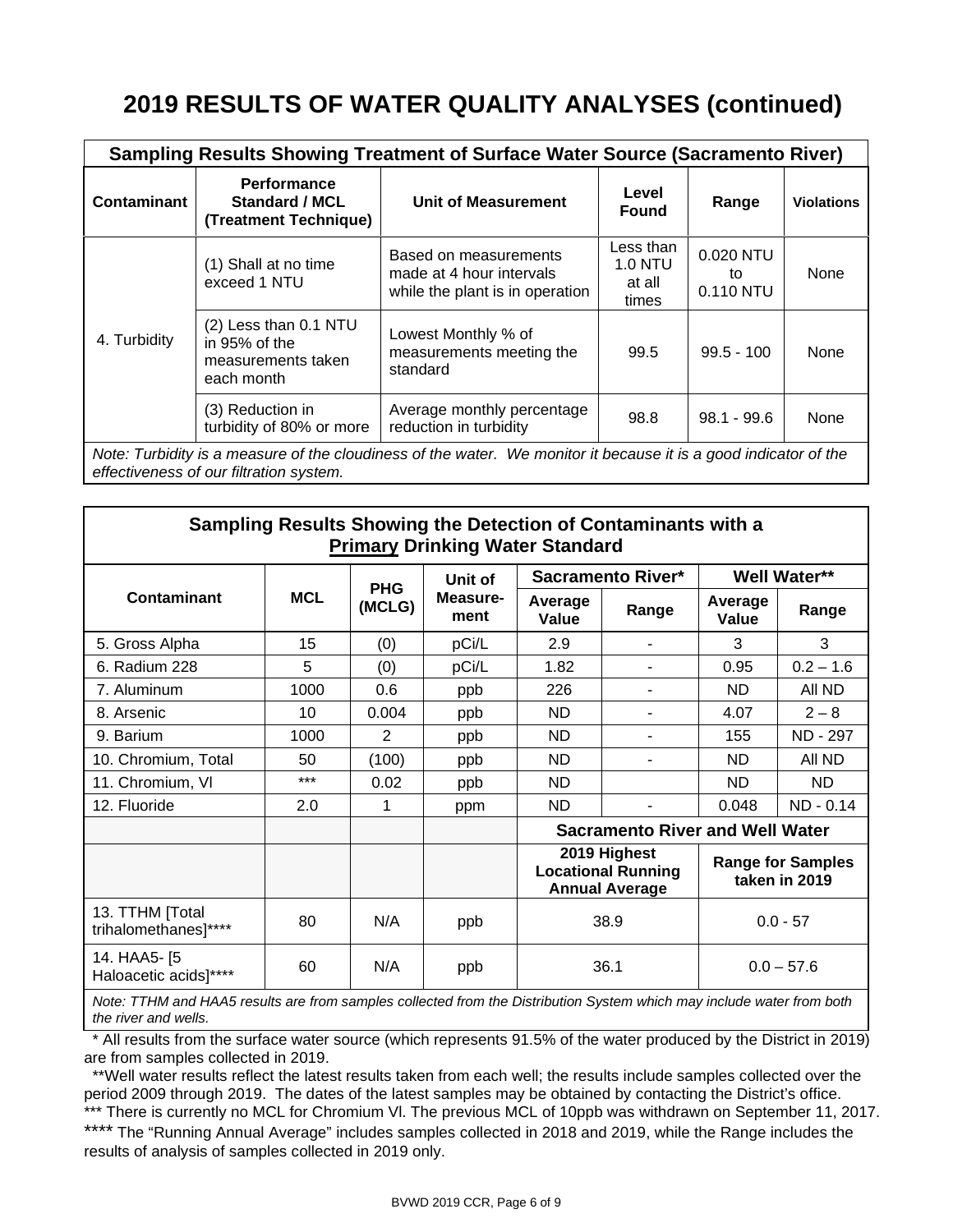# **2019 RESULTS OF WATER QUALITY ANALYSES (continued)**

| Sampling Results Showing the Detection of Contaminants with a<br><b>Secondary Drinking Water Standard</b> |            |            |                  |                                     |       |                                     |             |
|-----------------------------------------------------------------------------------------------------------|------------|------------|------------------|-------------------------------------|-------|-------------------------------------|-------------|
| (Aesthetic standards, established by the State Board - Division of Drinking Water)                        |            |            |                  |                                     |       |                                     |             |
|                                                                                                           |            | <b>PHG</b> | Unit of          | <b>Sacramento</b><br>River*         |       | Well<br>Water**                     |             |
| <b>Contaminant or Analyte</b>                                                                             | <b>MCL</b> | (MCLG)     | Measure-<br>ment | Average<br>Level<br><b>Detected</b> | Range | Average<br>Level<br><b>Detected</b> | Range       |
| 15. Foaming Agents (MBAS)                                                                                 | 500        | N/A        | $\mu$ g/L        | ND.                                 |       | ND.                                 | ALL ND      |
| 16. Total dissolved solids                                                                                | 1.000      | N/A        | mg/L             | 72                                  |       | 198                                 | 149 - 243   |
| 17. Specific conductance                                                                                  | 1,600      | N/A        | $\mu$ S/cm       | 118                                 |       | 318                                 | $245 - 415$ |
| 18. Chloride                                                                                              | 500        | N/A        | mg/L             | 3.8                                 |       | 36                                  | $11 - 70$   |
| 19. Sulfate                                                                                               | 500        | N/A        | mg/L             | 3.56                                |       | 2.2                                 | $0.8 - 4.9$ |

| <b>Sampling Results for Unregulated Contaminants***</b><br>(Unregulated contaminant monitoring helps the USEPA and the State Board to determine where certain<br>contaminants occur and whether the contaminants need to be regulated.) |                                  |            |                  |                                     |       |                                     |                |
|-----------------------------------------------------------------------------------------------------------------------------------------------------------------------------------------------------------------------------------------|----------------------------------|------------|------------------|-------------------------------------|-------|-------------------------------------|----------------|
| <b>Contaminant</b>                                                                                                                                                                                                                      |                                  | <b>PHG</b> | Unit of          | <b>Sacramento</b><br>River*         |       | Well<br>Water**                     |                |
| or Analyte                                                                                                                                                                                                                              | <b>MCL</b>                       | (MCLG)     | Measure-<br>ment | Average<br>Level<br><b>Detected</b> | Range | Average<br>Level<br><b>Detected</b> | Range          |
| 20. Vanadium                                                                                                                                                                                                                            | Notification Level $=$<br>50 ppb | N/A        | ppb              | 4.72                                |       | 0.4                                 | $ND -$<br>0.74 |

| Sampling Results for Sodium, Hardness and pH |             |                      |                               |                             |                |      |             |
|----------------------------------------------|-------------|----------------------|-------------------------------|-----------------------------|----------------|------|-------------|
| <b>Contaminant</b><br>or Analyte             | <b>MCL</b>  | <b>PHG</b><br>(MCLG) | Unit of<br><b>Measurement</b> | <b>Sacramento</b><br>River* |                | Well | Water**     |
|                                              |             |                      |                               |                             |                |      |             |
| 21. Sodium                                   | N/A         | N/A                  | ppm                           | $5.5\,$                     | ۰              | 43   | $25 - 66$   |
| 22. Hardness                                 | N/A         | N/A                  | ppm                           | 40                          | $\blacksquare$ | 63   | $45 - 87$   |
| 23. pH                                       | $6.5 - 8.5$ | N/A                  | pH units                      | 7.56                        | ۰              | 7.95 | $7.8 - 8.1$ |

 \* All results from the surface water source (which represents 91.5% of the water produced by the District in 2019) are from samples collected in 2019.

 \*\*Well water results reflect the latest results taken from each well; the results include samples collected over the period 2010 through 2019. The dates of the latest samples may be obtained by contacting the District's office.

\*\*\*In 2013 and 2014 the District sampled for a number of additional unregulated contaminants in the water. The results of these samples were either non-detectable or below notification levels. Additional information regarding unregulated contaminants is available by contacting the District's office.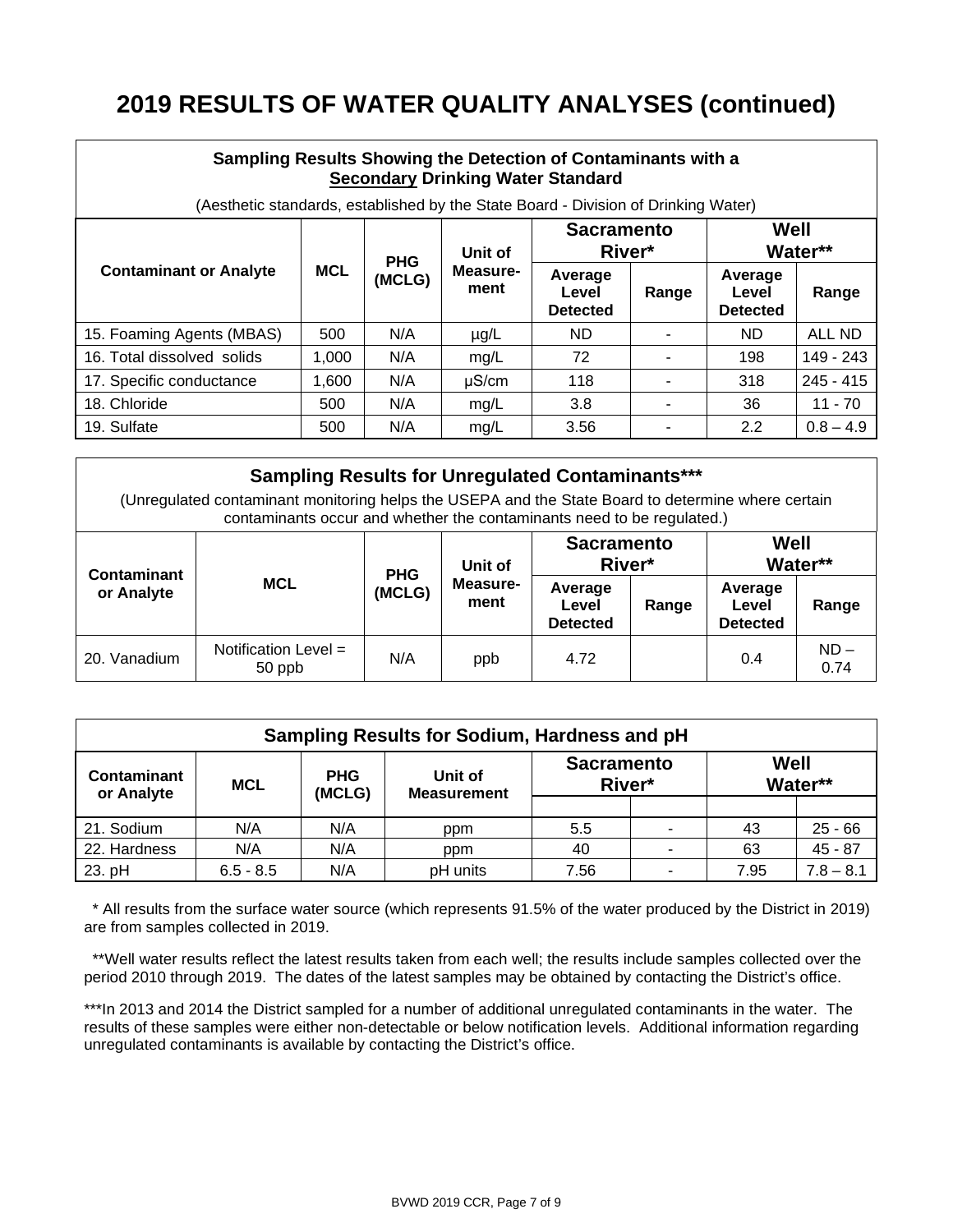# **2019 RESULTS OF WATER QUALITY ANALYSES (continued)**

| Sampling Results Showing the Detection of Lead and Copper                                                                                                                                                                                                                  |                                                                                                                                                                  |                                |                                                     |                                |                                                               |                                                                                                                                           |
|----------------------------------------------------------------------------------------------------------------------------------------------------------------------------------------------------------------------------------------------------------------------------|------------------------------------------------------------------------------------------------------------------------------------------------------------------|--------------------------------|-----------------------------------------------------|--------------------------------|---------------------------------------------------------------|-------------------------------------------------------------------------------------------------------------------------------------------|
| <b>Contaminant</b>                                                                                                                                                                                                                                                         | <b>PHG</b><br>(MCLG)                                                                                                                                             | <b>Action</b><br>Level<br>(AL) | 90 <sup>th</sup><br>percentile<br>level<br>detected | No. of<br>samples<br>collected | No. of<br><b>Sites</b><br>exceeding<br><b>Action</b><br>Level | <b>Typical Source of</b><br><b>Contaminant</b>                                                                                            |
| Lead (ppb)                                                                                                                                                                                                                                                                 | 0.2                                                                                                                                                              | 15                             | ND.                                                 | 30                             | $\mathbf{0}$                                                  | Internal corrosion of household<br>water plumbing systems;<br>discharges from industrial<br>manufacturers; erosion of<br>natural deposits |
| Copper<br>(ppm)                                                                                                                                                                                                                                                            | Internal corrosion of household<br>water plumbing systems; erosion<br>1.3<br>0.3<br>0<br>0.287<br>30<br>of natural deposits; leaching<br>from wood preservatives |                                |                                                     |                                |                                                               |                                                                                                                                           |
| Note: The District is required to conduct lead and copper sampling every three years. These results are from<br>the most recent round of sampling from July 2019. The next round of sampling is scheduled for July of 2022.<br>No schools requested lead sampling in 2019. |                                                                                                                                                                  |                                |                                                     |                                |                                                               |                                                                                                                                           |

**Disinfectant Residuals found in the Distribution System during 2019 Contaminant MCL [MRDL] (MRDLG) PHG Average Value Range Major Sources in Drinking Water Health Effects** Chlorine (ppm)  $\begin{bmatrix} 4.0 \\ 4.0 \end{bmatrix}$  $(as  $Cl<sub>2</sub>$ )$ 4 0.79 0.06 to 1.50 **Drinking** water disinfectant added for treatment Some people who use water containing chlorine well in excess of the MRDL could experience irritating effects to their eyes and nose. Some people who drink water containing chlorine well in excess of the MRDL could experience stomach discomfort.

MRDL = Maximum Residual Disinfectant Level (The highest level of a disinfectant allowed in drinking water. There is convincing evidence that addition of a disinfectant is necessary for the control of microbial contaminants.)

MRDLG = The level of a drinking water disinfectant below which there is no known or expected risk to health. MRDLGs do not reflect the benefits of the use of disinfectants to control microbial contaminants.